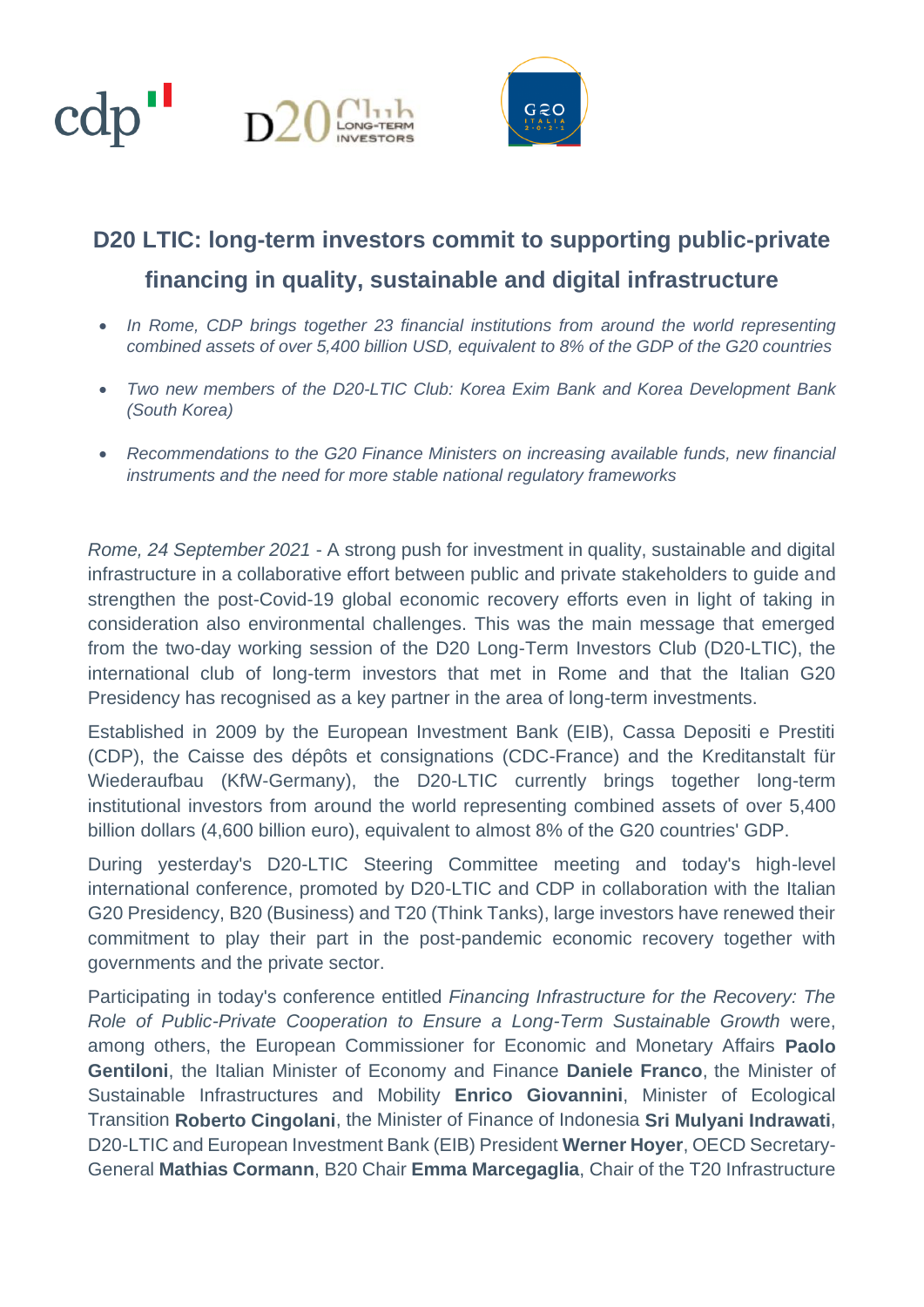# 



Task Force **Francesco Profumo**, President and CEO of CDP **Giovanni Gorno Tempini** and **Dario Scannapieco**.

The D20-LTIC, coordinated by CDP, approved the D20 Statement 2021, which is the main document enabling the Club of Long-Term Investors to make a concrete contribution to the discussions at the forthcoming G20 Finance Ministers and Central Bank Governors Meeting, presenting a series of ideas and recommendations aimed at increasing the opportunities for investment and co-investment in sustainable infrastructure by National Promotion Institutions (such as CDP and its counterparts), Multilateral Banks (such as the EIB) and private investors.

The conference also brought together, for the first time, the long-term investors (D20-LTIC), the private sector (B20) and the Think Tanks (T20) to discuss public-private cooperation in infrastructure, including the signing of a Joint Statement containing a set of common recommendations for G20 governments.

Three main recommendations were adopted in the two statements and directed at the G20 members:

- improve the conditions that foster mobilisation and synergy of public and private resources, a practice that both increases available funds and reduces the perceived risk for private investment;

- create ad hoc financial instruments, encourage reviews of existing Public-Private Partnership (PPP) contracts, agree on common quality and sustainability standards (ESG);

- call for a more stable regulatory framework, certainty in long-term planning and overall synergy between public and private sector investment, therefore forming a partnership that optimises costs, quality and return for investors.

Investment, both in new infrastructure and in maintenance of existing one, the latter particularly in advanced economies, plays a crucial role in overcoming the challenges posed by climate change, inequality and lack of inclusiveness. Sustainability and digitisation will be central to the joint efforts to finance infrastructure design, construction, and maintenance.

The Steering Committee also officially announced two new members of the D20-LTIC Club which expanded its membership from 21 to 23 members with the addition of Korea Exim Bank and Korea Development Bank (South Korea). It has been also made official the appointment of the new D20-LTIC Secretary General, Enrico Petrocelli, CDP Head of International Institutional Relations, who follows Marjut Falkstedt, EIB Secretary General.

Cassa Depositi e Prestiti today announced it will host on the 19th and 20th of October in Rome the Finance in Common Summit second edition, the international assembly of national development banks.

The **President of the European Investment Bank and the D20 Long-Term Investors Club, Werner Hoyer,** declared: *"At the D20-LTIC Summit, which brings together publicly mandated financial institutions from all over the world, we stressed the need to accelerate and increase investments, particularly in infrastructure and climate, to ensure a robust recovery from the COVID-19 emergency and a green and sustainable transition. The health and economic crisis caused by*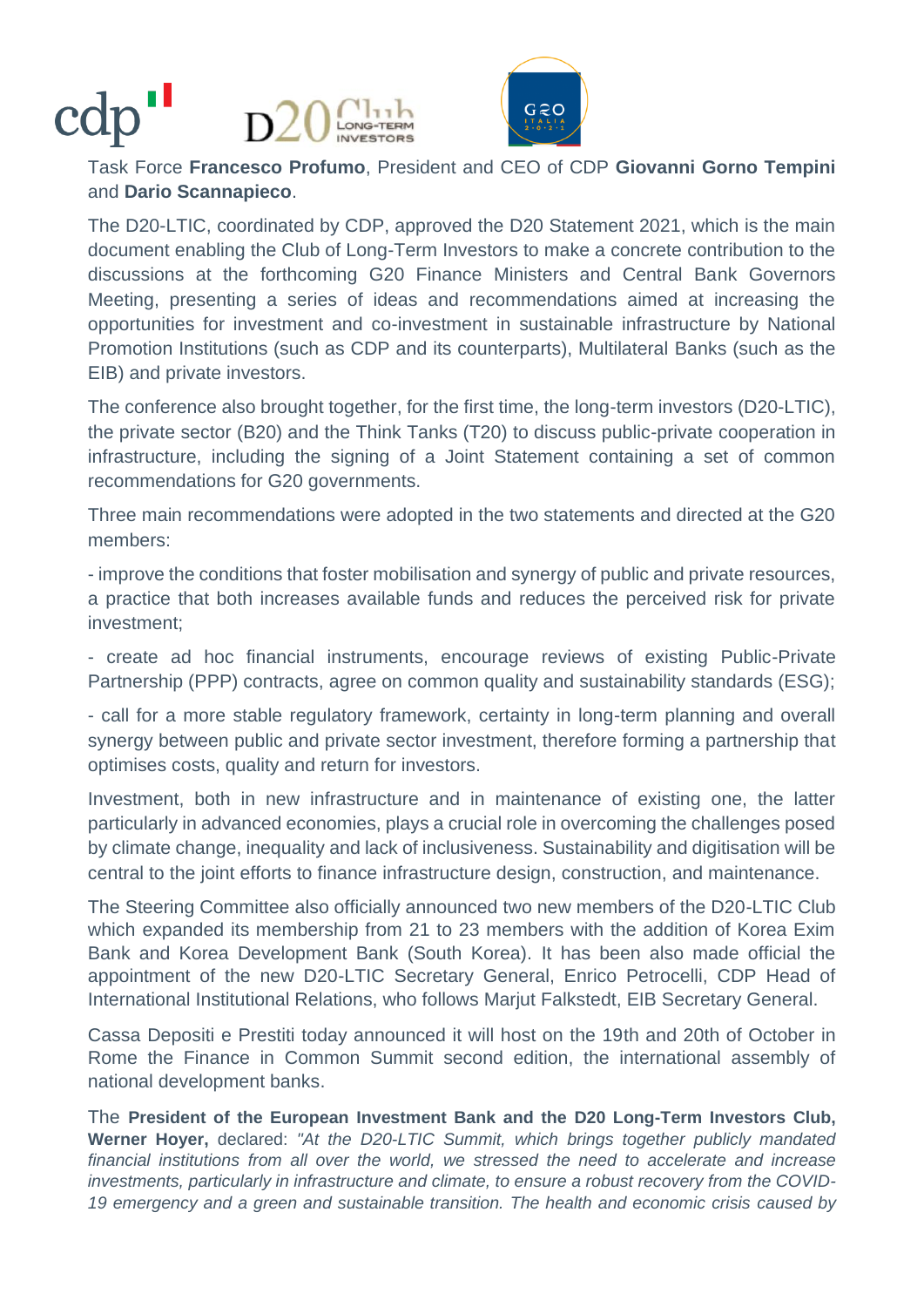## TERM **UVESTORS**



*the pandemic has shown that we will not achieve our climate goals with today's technologies. We need to invest in radical innovations, and we need to make clean technologies accessible to developing countries. We cannot wait any longer. We must be bold, ambitious and we need to act now*. *Rarely has the coordination of global policies been so important. By working together, in partnership within the D-20 LTIC and in conjunction with the Italian G20 Presidency, we can make a difference."*

The **Chairman of Cassa Depositi e Prestiti, Giovanni Gorno Tempini**, commented: *"Created to discuss activities and policies that could facilitate long-term investment, the D20-LTIC is now a global economic and social reference point. The 2021 Summit that CDP is honoured to host in Rome, in conjunction with Italy's G20 presidency and alongside partners of the highest calibre, is an important opportunity for an international debate on how the Next Generation EU programme will translate into concrete investments. Public-private partnerships, supported by institutional investors such as CDP,*  will play a crucial role in bridging the global gap between the infrastructure investments already *allocated and those needed to meet climate neutrality and sustainable development targets. To this*  end, long-term investors, the private sector and think tanks have come together to support the *initiatives of G20 governments and to make a tangible contribution to improving investment in physical and digital infrastructure".*

**D20- Long Term investor Club** 

The D20 - Long Term Investor Club was established in 2009 by the European Investment Bank (EIB), Cassa Depositi e Prestiti (CDP), Caisse des dépôts et consignations (CDC-France) and Kreditanstalt für Wiederaufbau (KfW-Germany), bringing together the world's leading financial institutions to emphasise their common identity as long-term investors, encourage cooperation and foster favourable conditions for long-term investment to support sustainable economic growth. Today, the Club, which was also created to respond to the demand for long-term investment in infrastructure (transport, TLC, energy, and urbanisation), innovation and the environment in advanced and developing countries, brings together 23 international financial institutions and has combined assets of around USD 5,400 billion (4,600 billion euro).

*\*\*\**

#### **Cassa Depositi e Prestiti (CDP)**

Cassa Depositi e Prestiti is a National Promotional Institution that has been supporting the Italian economy since 1850. Through its operations, it is engaged in accelerating the industrial and infrastructural development of the country, so as to contribute to its economic and social growth. CDP focuses its activities on regional sustainable development, as well as innovation and growth, including internationally, of Italian companies. It is a partner of Local Authorities, with loans and advisory services, for the creation of infrastructures and for the improvement of services of public utility. In addition, it is active in the field of International Cooperation to fund projects in developing countries and emerging markets. Cassa Depositi e Prestiti is funded totally by private resources, through the issue of postal bonds and passbook accounts and through issues onto the national and international market. For more information, please visit [www.cdp.it.](http://www.cdp.it/)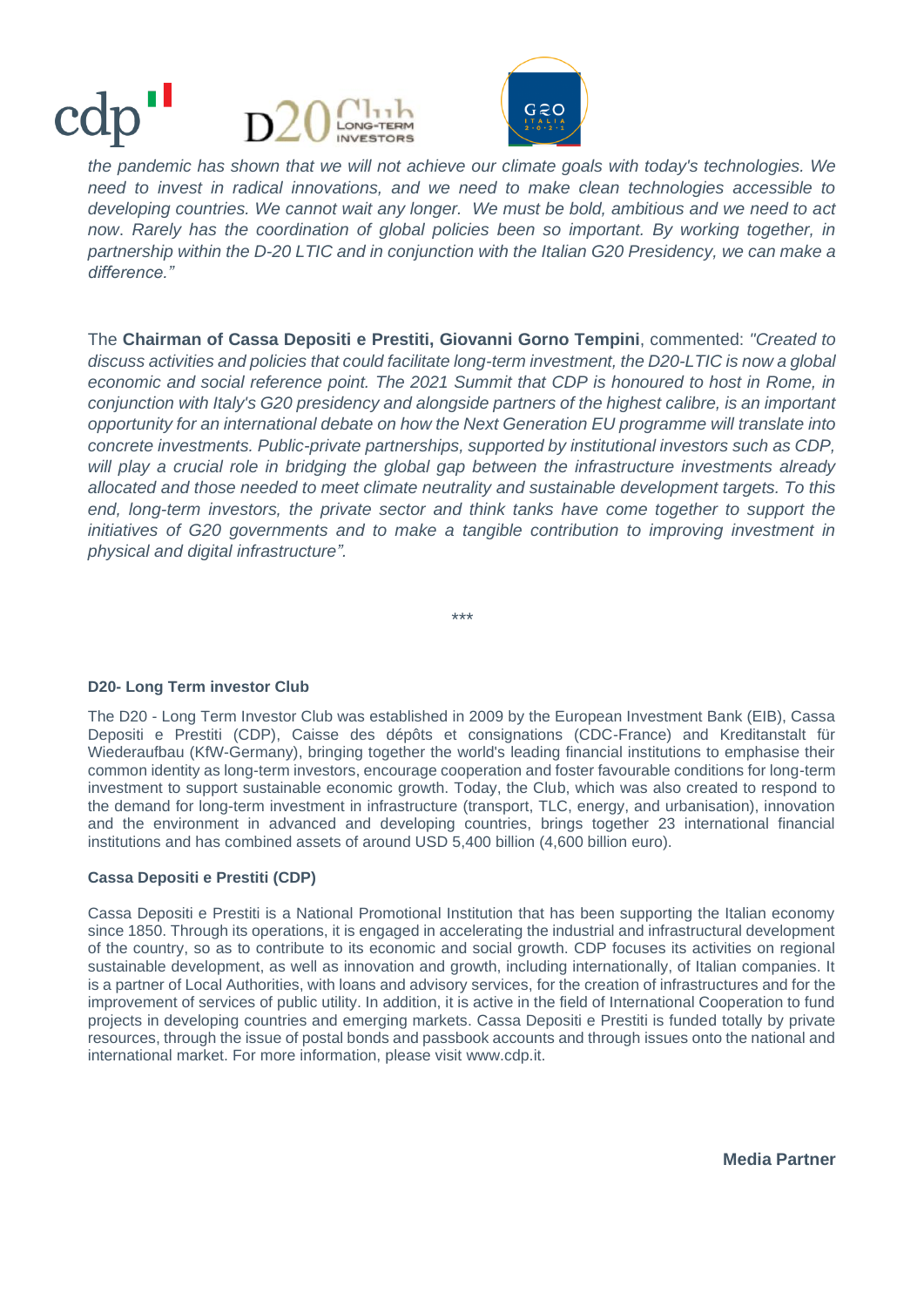







#### **Press contact information**

**D20-LTIC/BEI: Lorenzo Squintani**: +352 691 285 772, [l.squintani@eib.org](mailto:l.squintani@eib.org) Website: [http://d20-ltic.org](http://d20-ltic.org/) Press office: +352 4379 21000 – [press@eib.org](mailto:press@eib.org)

**CDP: Media Relations CDP**  +39 06 4221 4000 [ufficio.stampa@cdp.it](about:blank)